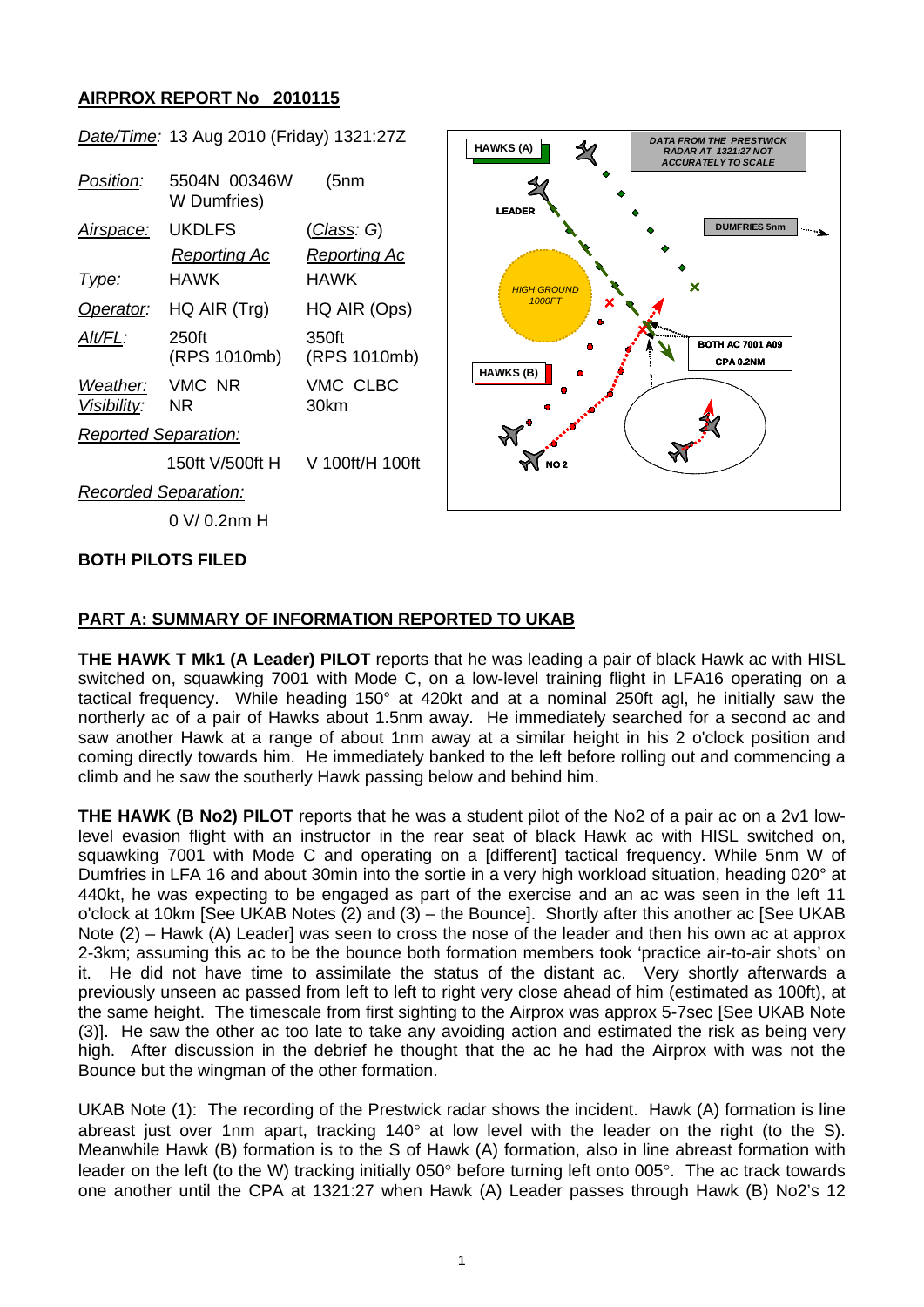o'clock, from left to right, at the same alt (A09), 0.2nm (360m) ahead. Hawk (A) Leader's climb is only noticeable on the recording 10 sec after the ac cross. Hawk (B) Bounce is 6nm to the N of Hawk (B) formation.

UKAB Note (2): From the radar recording it appears that the first ac reported by Hawk (B) No2 was most likely Hawk (B) Bounce (another ac squawking 7001 with Mode C), which was 3nm to the N of Hawk (A) formation, also on a similar SSE track and possibly 'skylined'. The second one mentioned was Hawk (A) No2 and the third, the one involved in the Airprox, was Hawk (A) leader.

UKAB Note (3): Seven sec before the CPA the Bounce ac was in Hawk (B) No2's 11 o'clock at a distance of about 6nm (11km) probably on a ridge. Hawk (A) No2 was also in his 11 o'clock but at a distance 2nm and probably on the far side of a valley and Hawk (A) Leader was in his 1030 at 1½ nm in the same valley.

**HQ AIR (Ops)** comments that the low level tactical environment is dynamic and challenging, hence the emphasis on training and achieving a mandated standard for Fast-Jet aircrew. This is a timely reminder of the importance of maintaining a good lookout and not assuming that you have seen all relevant traffic; it's the one you haven't seen that shoots (or hits) you. The Student pilot in Hawk (B) No.2 was looking for, expecting to see and aiming to negate the threat from a single Hawk Bounce, therefore it is considered that having seen the first Hawk he became fixated on neutralising that threat and his wider lookout scan was reduced as a result.

**HQ AIR (TRG)** comments that operating in the low level environment is all about avoiding detection which these formations achieved and being from different units they would not have known the exact routeing of each others formation. With both formations terrain masked and flying at 420kt or faster the crews did well to spot each other before CPA. This Airprox highlights the need for crews to maintain a high level of lookout at all times in the dynamic inhospitable low-level environment.

## **PART B: SUMMARY OF THE BOARD'S DISCUSSIONS**

Information available included reports from the pilots of both ac, radar recordings and reports from the respective Hawk operating authorities.

The Board noted that both pairs of ac had been operating legitimately in the UKDLFS but, being from different units, when 'booking out' they would only have been warned of 'mixed traffic' in the LFA and therefore there had been no route deconfliction.

Military ac practise low flying in order to use terrain screening, i.e. to shield each other from visual and/or electronic detection by opposing forces by using the terrain. In this, as with many other cases, it can also have the undesired effect of screening ac from non-opposing forces. However, the instructor pilot in of Hawk (A) leader saw the conflicting Hawk ((B) No2) about 1nm away and was able to take effective avoiding action, despite that the manoeuvre could not be seen on the radar recording. Hawk (B) No2 pilot, a supervised student, was concentrating on engaging Hawk (A) No 2 while under the mistaken impression that it was their bounce ac, and did not see Hawk (A) leader significantly closer to him but out to his left, until a distance he estimated as being 100ft and therefore to late to take any effective avoiding action.

The Board determined that, bearing in mind the terrain, both pilots had seen the conflicting ac without undue delay, but later than optimum and that this incident had been a conflict in the UKDLFS between 2 ac (pairs) both entitled to operate there. They also agreed that the existing height separation, probably assisted by the climb by Hawk (A) Leader, had ensured that there was no risk of collision.